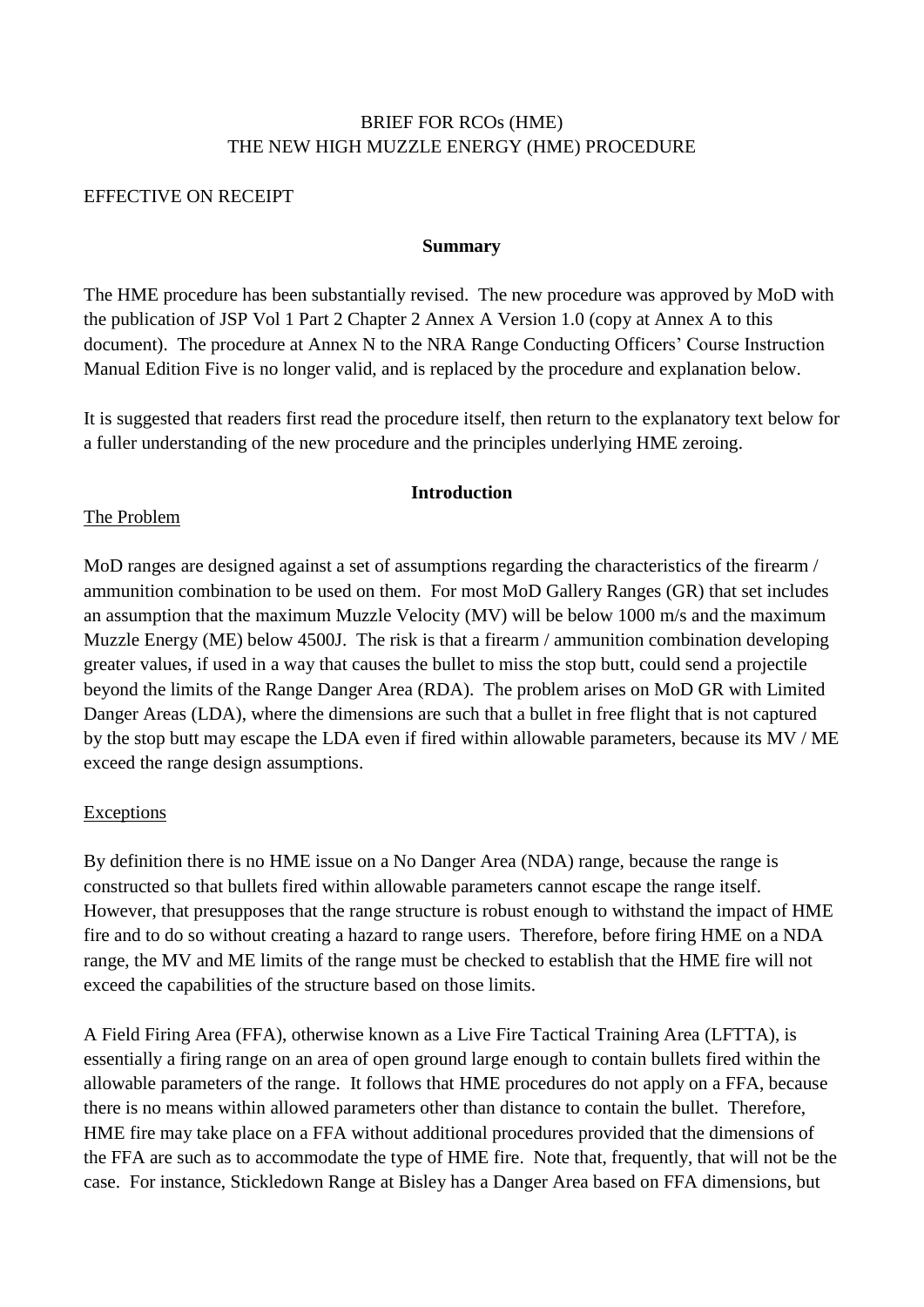those dimensions are in turn based on use of firearms with ME and MV less than 4500J and 1000 m/s respectively. Therefore, for HME purposes Stickledown must be treated as a Gallery Range with a Limited Danger Area, ie the requirement that bullets impact the stop butt cannot be disregarded in considering the procedure for allowing HME fire.

# The Solution

Given that the risk is that an HME bullet that misses the stop butt of a GR with a LDA may escape that LDA, the mitigation is a procedure that ensures, to the greatest extent practicable with the minimum resultant effort, that HME bullets do not miss the stop butt. That is achieved by check zeroing the firearm / ammunition combination on a range with a sufficiently large stop butt that the likelihood of the first round missing that stop butt is negligible. Since stop butts are large structures of fixed dimensions, the means to obtain a larger stop butt, in terms of containing angular errors, is to shoot from a shorter distance so that the angular size of the stop butt is sufficient to ensure capture of the bullet.

# What Constitutes a Short Distance?

Since HME procedures do not apply on an NDA range, in principle any NDA range with sufficient ME/MV limits may be used at any distance authorised on that range to carry out a check zero. However, it is generally inconvenient to check zero on one range before moving to another for the intended practice, so the documentation to check zero for HME fire on a NDA range has only been prepared in respect of the Zero Range at Bisley.

Otherwise, a maximum distance such that the allowable cone of fire for the firearm does not exceed the angular dimension of the stop butt is required. HME fire at long range is inevitably deliberate with the firearm supported, and for check zeroing a condition requiring deliberate fire with support can be imposed. The angular limit of the allowable cone for supported deliberate fire (from JSP403 Vol2 Ch2 Table 3) is 21.5 mils. By calculation, such a cone should be contained by the stop butt on a standard GR from a firing point at 200 metres or closer, but not necessarily from a firing point at 300 yards or greater. Therefore, procedures have been developed on the concept that on a GR a procedure based on fire from 200 yards / metres is acceptable.

# **Constraints**

The main technical constraint arises from the design of many HME firearms. In general, HME firearms are long-range rifles, typically intended for use at 800-1200 yards. In order to make available the range of elevation adjustment on a telescopic sight that is needed to shoot at such distances, sights are frequently mounted on the rifle in such a way that the minimum range for which a correct zero setting is obtainable is of the order of 500 yards. Thus, a procedure suitable for such firearms must enable zeroing with a sight setting appropriate to about 600 yards or greater while actually firing from 200 metres or less.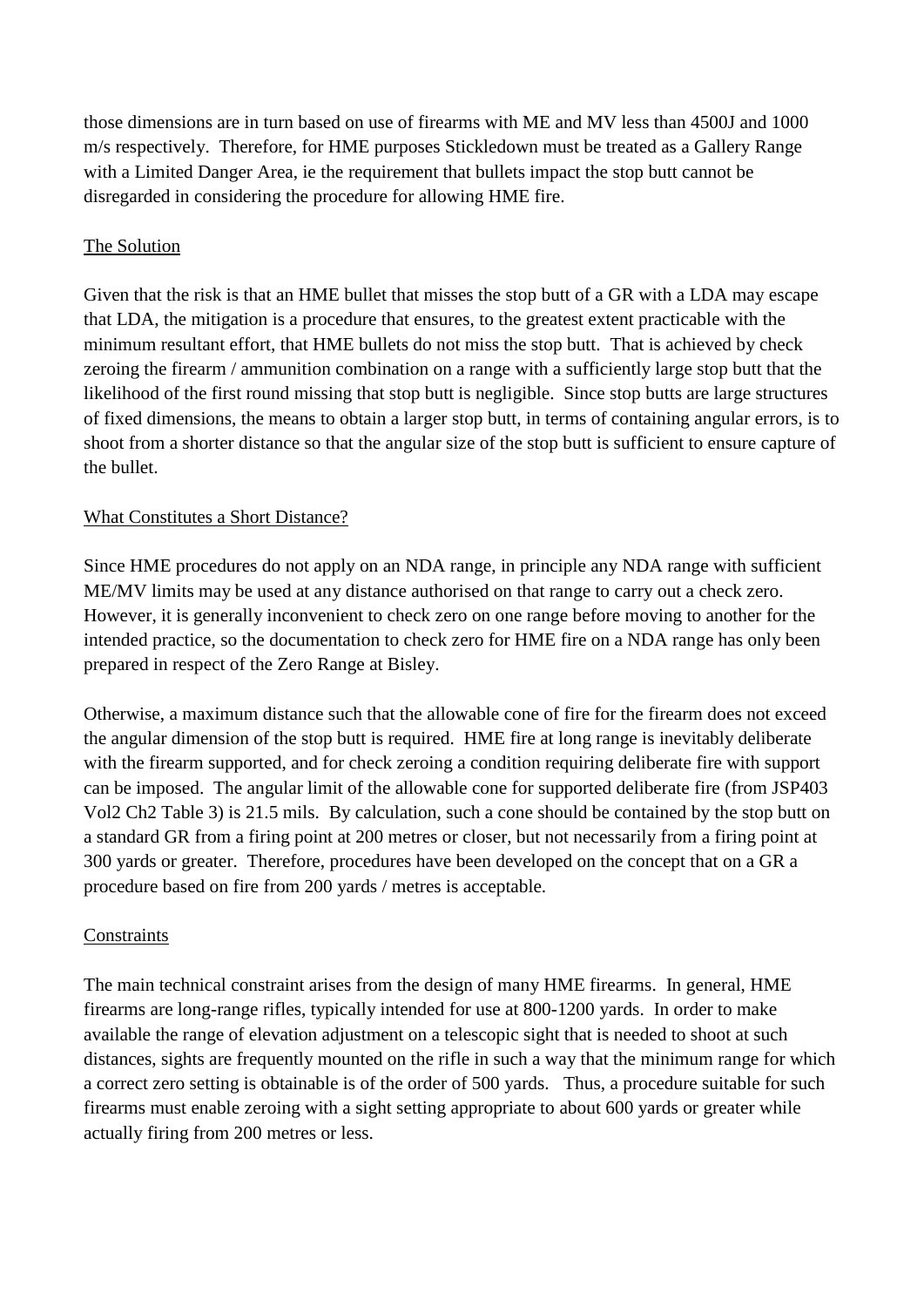### Administration

The intent of the HME procedure is to allow HME fire on ranges where such fire exceeds the normal range design parameters ie firing at distances of 300 yards or greater on GR with LDA. Since that constitutes a derogation from the normal authorised limits, a record of the event happening and of the process used to authorise it is required. That in turn leads to a requirement to certify and retain a record of the check zero for any HME event where such fire takes place. It follows that, conversely, if HME fire will take place only at distances where the design parameters are not exceeded, such a record is not required. However, the complexities of the process are such that it is necessary to require that it be conducted under the supervision of persons qualified to do so by virtue of specific training. Hence the requirement for the RCO (HME) course and qualification.

# **The Procedure**

There are two main variants of the procedure, both of which have sub-categories. The first where HME fire will take place only at distances of 200 metres or less, and the second where HME fire will take place at greater distances. Typically the first will be for some form of training or technical development or will involve the use of large-calibre hunting rifles, while the second will be associated with long-range competition or training for that.

# Preliminary.

MoD as an organisation works in metric units. However, Bisley ranges are mainly set out in yards, and some MoD ranges still have Imperial dimensions. In dealing with HME zeroing, the elevation difference between 200 yards and 200 metres is of the order of 30mm at the target, or just over 0.6 minutes of angle. Since, even in the worst case where the intended practice will be conducted at 1200 yards, the target subtends slightly over 6 minutes of angle vertically, the difference in zero occasioned by shooting from 200 yards distance rather 200 metres is not significant. Therefore, in the text below, where no unit of distance is quoted against a figure, it may be interpreted as either yards or metres as needed to suit circumstances.

# HME at 200 metres or less.

Since the allowable cone of fire for deliberate supported fire is contained within the stop butt of a GR at 200 metres or less, all that is required to ensure capture of bullets in the stop butt is that the firer confirms that the firearm is correctly set and then fires a deliberate correctly aimed shot on such a range. Para 1(c) of the HME procedure defines the ranges that may be used. Provided that the impact of that shot is registered, whether by eye, by a strike on the target or by an electronic scoring system, the firer may then continue. The process to achieve that is set out at para 3 of the MoD HME procedure. The relevant sub-paras, with NRA commentary in *italics*, are reproduced below. Note that this procedure does not require use of a special target. The firer may engage the target intended for the subsequent practice from the start, provided that it enables hits to be registered and meets the requirement regarding placing on the target screen. Note also that initial zeroing at any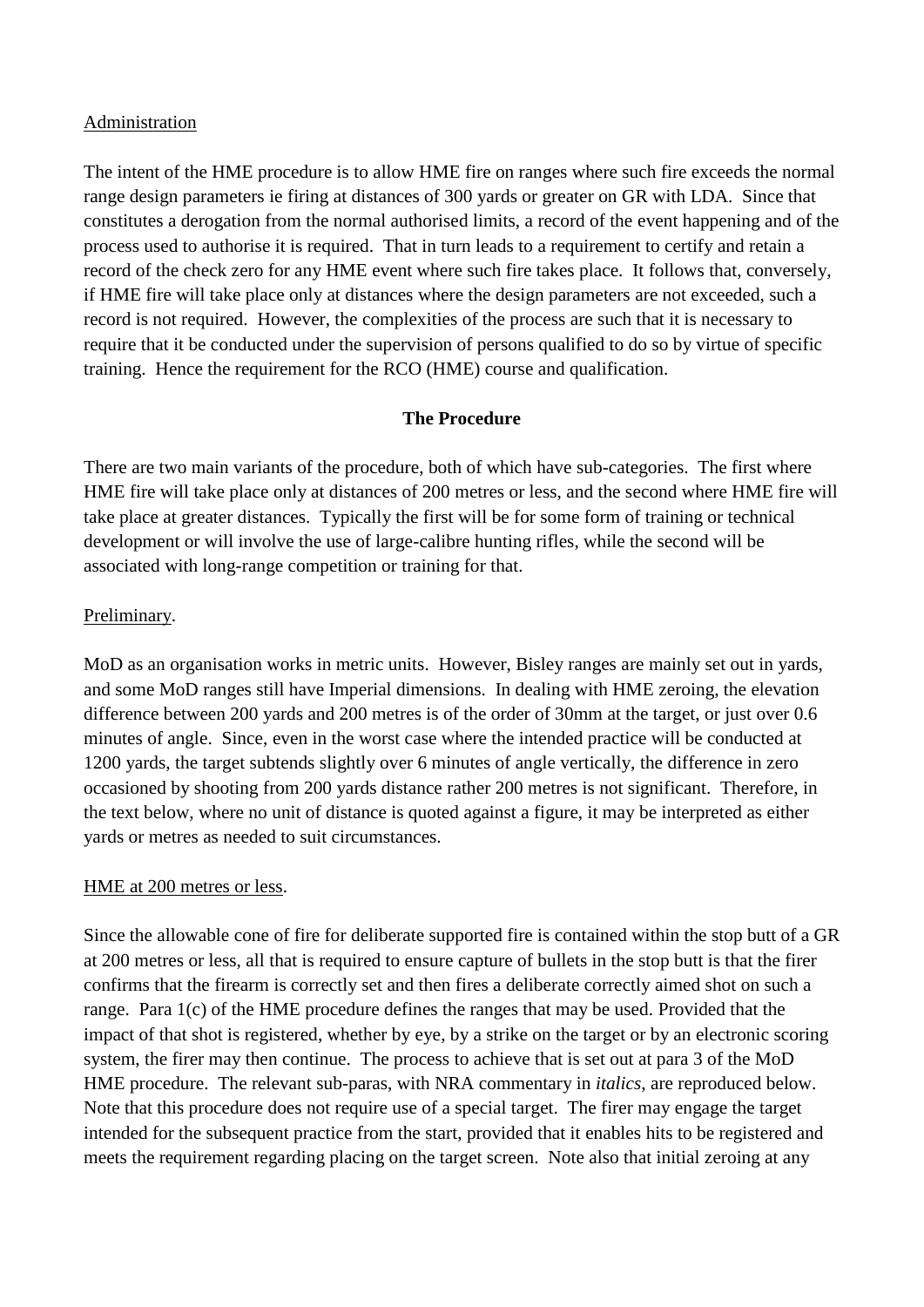distance less than 200 metres is, by implication, valid for any subsequent distance up to 200 metres, other than the special case of BSRC below.

Extract from JSP403 Vol 1 part 2 Chapter 2 Annex A para 3, showing those elements relevant to HME zeroing for subsequent fire at 200 metres or less:

a. The RCO (HME) is to record in the MoD Form 906, Land Range Log, when a firearm / ammunition combination is being used which generates muzzle energy greater than 4500J. *This meets the requirement to document the activity. At Bisley, the equivalent note is made in the range log sign-on sheet in the Range Office.*

c. The target is to be attached such that the target centre line is set on the target screen centre line both vertically and horizontally. *This ensures the maximum area of the target and stop butt is available in every direction to assist in detecting the impact and in capturing the bullet.*

d. The shooter is to clarify to the RCO (HME) the rifle type and technique to be used to ensure a hit with the first shot. *It is not possible to be prescriptive about the process used to set up the firearm correctly for the activity; there are too many variables. The qualified RCO(HME) must exercise his judgment that measures described and/or demonstrated by the firer constitute a valid case that the rifle is suitable to the practice and correctly set for it.*

e. Because of the increased risk of splashback with high energy bullets the butt marker is to wear safety glasses in addition to hearing protection. *Although not explicitly included in the procedure as an option, it is frequently straightforward to observe fall of shot directly from 200 metres or less. It follows that this paragraph refers to the safety of a butt marker should one be needed, and does not mandate that a butt marker is in place if other means of determining fall of shot are available and suitable in the opinion of the RCO(HME).* 

f. The RCO will appoint a person to observe the initial fall of shot until the initial strike on the target screen is identified: *If the RCO(HME) is supervising only the one firer, then it is acceptable for the RCO(HME) to act as the observer. If a butt marker is being used, he may act as the observer. Implied within this paragraph is that once a strike on the target screen is observed, the firer may carry on with the practice as required.*

- (1) If a strike off the target screen is clearly identified the shooter may adjust and fire again.
- (2) If no strike is identified the shooter is to cease fire until the weapon has been recollimated or bore-sighted to the RCO (HME)'s satisfaction.

The one special case of HME at 200 metres or less is the use of the zeroing butt on the British Sporting Rifle Club (BSRC) layout at Bisley. This is mentioned explicitly at para 1(c) of the procedure because the stop butt on that layout does not meet GR dimensions. However, since engagement is only from 100 yards, a 21.5 mil cone of fire represents only 1.96 metres, and the stop butt does meet that dimension. Additionally, the ballistics of big-bore hunting rifles are such that there is no practical possibility of the bullets used departing the available Danger Area beyond the BSRC stop butt. BSRC have published internal rules for use of their zeroing butt, which are highly prescriptive and incude boresighting the rifle from a rest. **This briefing document constitutes**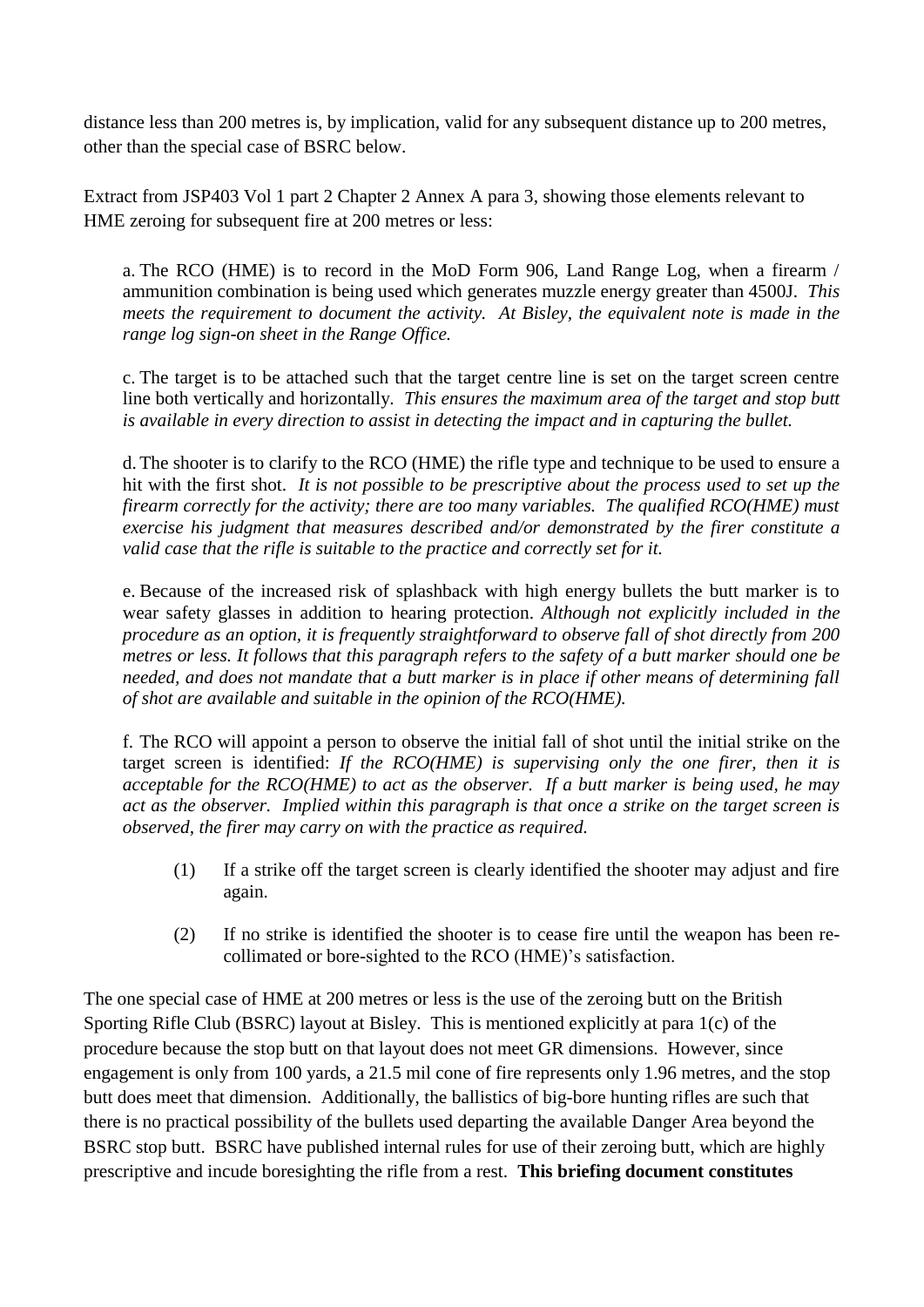**authority for ROs authorised by BSRC, whether HME qualified or not, to supervise HME zeroing on the BSRC zeroing butt following BSRC rules and using the procedure for 200 metres or less, provided that any subsequent practice is on the BSRC layout at a maximum distance of 100 metres.**

### HME Zeroing when fire beyond 200 metres is intended.

The requirement to document the check zero is the main source of complexity in HME zeroing for subsequent use beyond 200 metres. The required elevation difference between 200 and 1000 yards (typical long-range competition distance) is such that it is generally not possible to place an aiming mark at 200 such that, with 1000 yards set on the sights, impact will be on the same target screen as the aiming mark. Therefore, not only is a specially designed target required, but also the exact design of that target varies dependent on the features and capabilities of the firearm and of the range being used. Selection of the correct target, in accordance with para 3(b) of the procedure, is thus a critical duty of the RCO (HME).

There are three types of target available, with variants of each for different calibres:

Targets printed on a single A4 sheet, for use on the Zero Range at Bisley. These are designed so that the firer sets the elevation for 1000 yards on the firearm, and the shots impact in a defined box about 200mm above the aiming mark, thus providing a direct indication of the correct elevation setting. The new procedure does not change the design of existing targets of this type.

Targets assembled from three A4 sheets placed vertically, for use on a 200 yard / 200 metre range. These are designed so that the firer sets the elevation for 600 yards on the firearm, so the shots impact on the top sheet, which carries the grouping box and is marked with areas for certifying the activity. The new procedure does not change the design of existing targets of this type.

A new target, on a single A4 sheet, designed to be used at 200 yards / metres directly, for firearms that have sufficient sight adjustment available to zero at 200 and subsequently adjust to the actual distance required. The firer shoots at the aiming mark and the impact of the check group is recorded within the aiming mark. A template of the new target is attached.

The NRA is working on revised versions of the existing targets to make them easier to use. Any revised targets issued will carry the instructions for their use.

The zeroing process needs to meet three conditions:

- It must be conducted in such a way that bullets impact the stop butt from the first shot.
- It must demonstrate that the rifle zero is correct and that the firer can group within the dimensions required for the subsequent practice.
- It must produce a record of the demonstrated capability so as to create an audit trail.

These conditions are met by following the full process at para 3 of the procedure, which is reproduced below with commentary in *italics*:

a. The RCO (HME) is to record in the MoD Form 906, Land Range Log, when a firearm / ammunition combination is being used which generates muzzle energy greater than 4500J.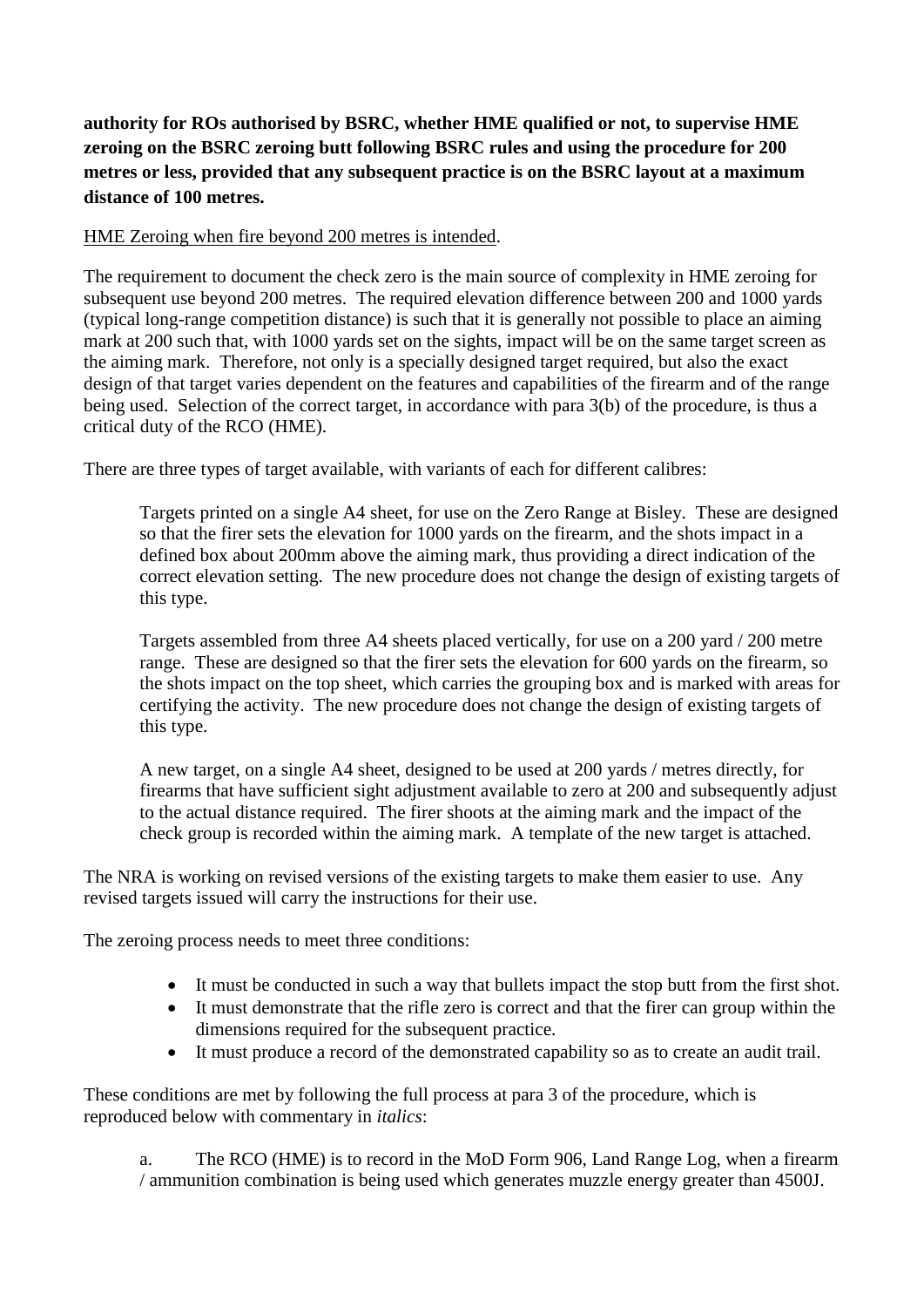*This meets the requirement to document the activity. At Bisley, the equivalent note is made in the range log sign-on sheet in the Range Office.*

b. Before shooting at any distance greater than 200 metres, the shooter is to demonstrate that the firearm is correctly zeroed by firing a 3-shot group which must fall within the box of the issued NRA/MoD approved target at 200 metres or, at Bisley only, within the box of the appropriate HME zero card used on the Zero Range. The RCO is to confirm that the zeroing target being used is correct for the firearm / ammunition combination and for the planned subsequent activity. *As discussed above, it is acceptable to use a target calibrated for 200 metres from 200 yards.* 

c. The target is to be attached such that the target centre line is set on the target screen centre line both vertically and horizontally. *This ensures the maximum area of the target and stop butt is available in every direction to assist in detecting the impact and in capturing the bullet.*

d. The shooter is to clarify to the RCO (HME) the rifle type and technique to be used to ensure a hit with the first shot. *It is not possible to be prescriptive about the process used to set up the firearm correctly for the activity; there are too many variables. The qualified RCO(HME) must exercise his judgment that measures described by the firer constitute a valid case that the rifle is suitable to the practice and correctly set for it.*

e. Because of the increased risk of splashback with high energy bullets the butt marker is to wear safety glasses in addition to hearing protection. *Although not explicitly included in the procedure as an option, it is frequently straightforward to observe fall of shot directly from 200 metres or less. It follows that this paragraph refers to the safety of a butt marker should one be needed, and does not mandate that a butt marker is in place if other means of determining fall of shot are available and suitable in the opinion of the RCO(HME).*

f. The RCO will appoint a person to observe the initial fall of shot until the initial strike on the target screen is identified: *If the RCO(HME) is supervising only the one firer, then it is acceptable for the RCO(HME) to act as the observer. If a butt marker is being used, he may act as the observer.* 

(1) If a strike off the target screen is clearly identified the shooter may adjust and fire again.

(2) If no strike is identified the shooter is to cease fire until the weapon has been re-collimated or bore-sighted to the RCO (HME)'s satisfaction. *This circumstance*  indicates that the firer was incorrect in some aspect of his explanation to the RCO at *sub-para d. The RCO should permit the firer to continue only if he is all respects satisfied that it will be safe to do so. If the RCO is not satisfied, he may consider alternatives such as permitting the firer to re-zero closer to the target and to return to 200 once the firer has satisfied the conditions for HME fire at 200 or closer.*

g. All 3 rounds of the final group must be within the box before the shooter may move to a different distance. *This is the condition to demonstrate both the correct setting of the firearm and the grouping ability of the firer.*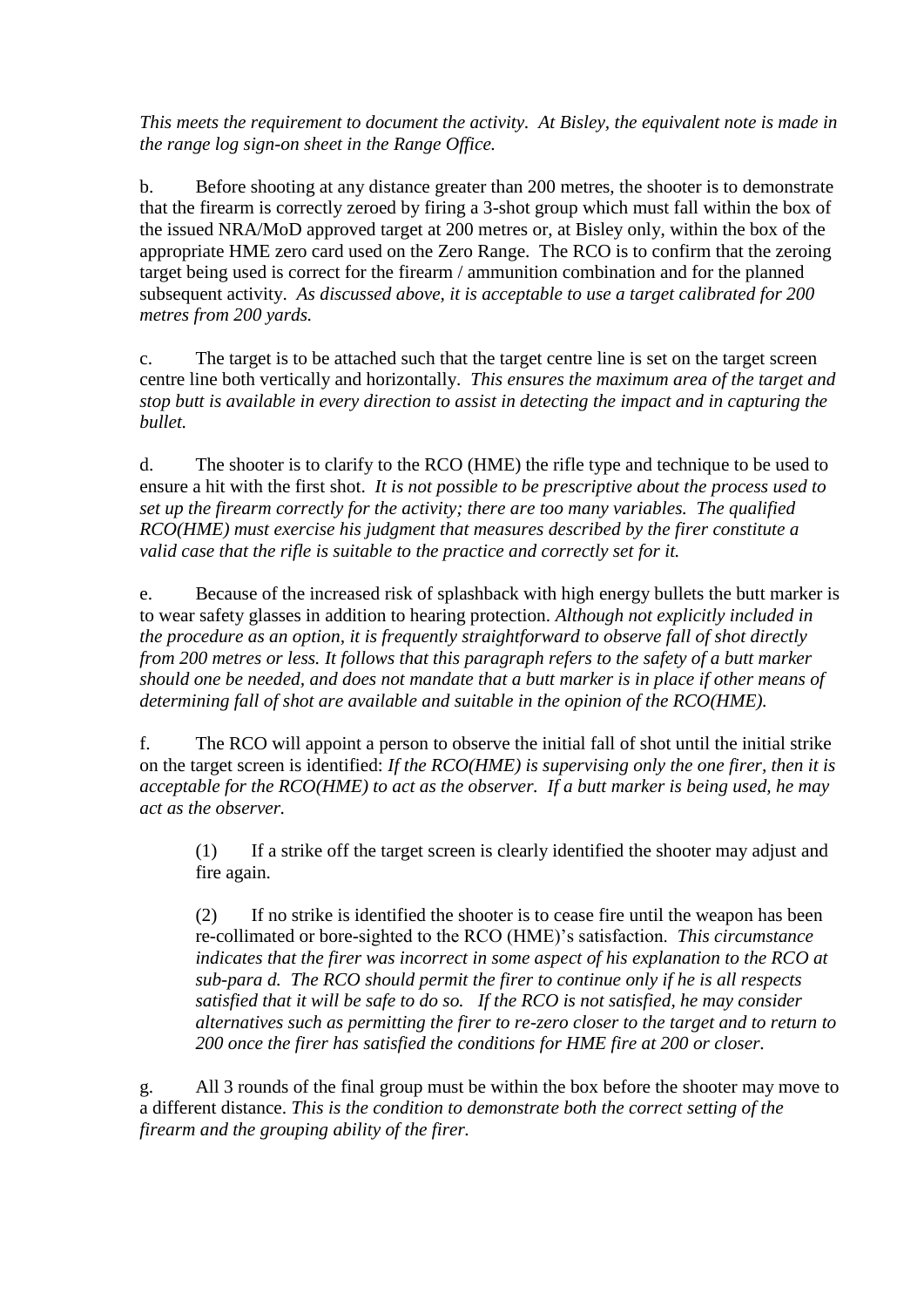h. The butt marker is to identify clearly and mark those shots which were used as sighting shots and which are not to be included in the qualifying group. *If the new 200 target is in use, it is suggested that such shots are patched out in a contrasting colour.*

i. After qualification the target is to be completed and signed by the shooter and the RCO (HME) and retained by the Club for 12 months.

# HME Practices at Long Range.

Once the correct zero and grouping capability has been demonstrated, the firer may transfer to the distance for the intended practice, and must adjust the elevation setting to the correct value for the new distance. There remains the possibility of error at this stage. The available range of adjustment is inevitably such that even with the worst possible error, the resulting shot would not escape a LDA if properly aimed and fired. However, assurance that HME fire is being correctly applied is increased by applying the final paragraph of the new procedure, that the first shot of an HME practice should be detected, and if it is not, then at least one of the stated conditions must be met before the firer may continue.

I W ROBERTSON NRA Safety Legal and Technical Services

1 April 2015

Annexes:

A. Annex A to JSP403 Vol 1 Part 2 Chapter 2 version 1.0 dated Feb 15

B. NRA 200 Yard / Metre HME Zero Target for use with firearms capable of direct setting of elevation for 200.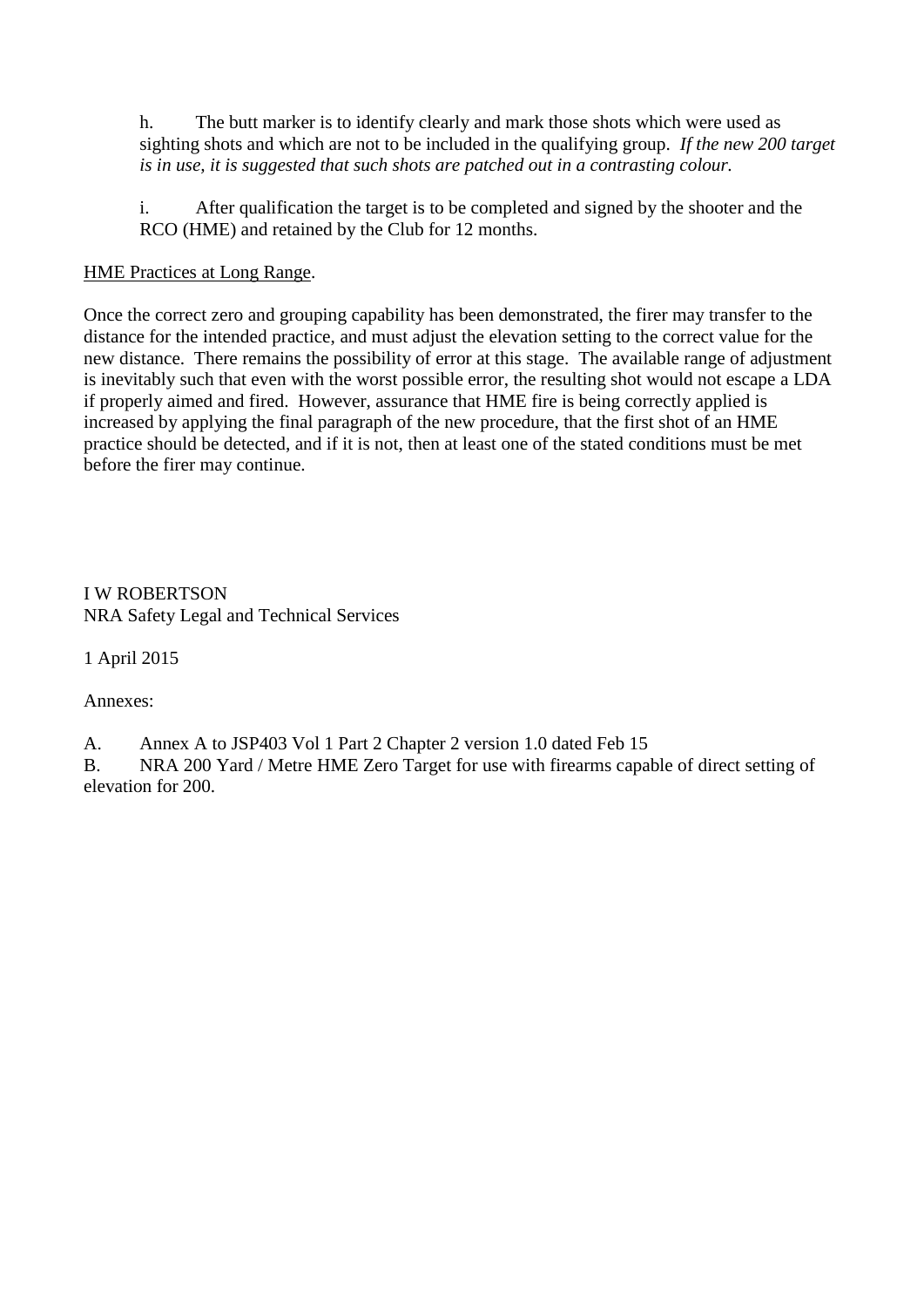Annex A to JSP403 Vol 1 Part 2 Chapter 2 version 1.0 dated Feb 15

#### **Chapter 2 Annex A**

#### **HIGH MUZZLE ENERGY PROCEDURES**

1. The National Rifle Association (NRA) and MoD approved procedures below must be used on MoD ranges when civilians are shooting on constructed ranges with firearm / ammunition combinations where muzzle energy (ME) exceeds 4500 Joules. Note that:

- a. No firearm with a muzzle energy exceeding 7000J may be used on a constructed MoD range.
- b. HME procedures do not apply on No Danger Area (NDA) ranges, but the range limitations must be checked to ensure that the developed MV and ME lie within permitted values.
- c. The zeroing procedures below must be carried out: on an NDA range or a range with a stop butt that is immediately behind the target and that meets Gallery Range criteria; exceptionally, for large calibre historic or hunting rifles being used at distances of 200 metres or less only, into the zeroing butt at 100yd on the British Sporting Rifle Club layout at Bisley.

2. The Chairman of the appropriate Club must give authorisation in writing before a shooter may use a firearm / ammunition combination generating over 4500J muzzle energy. Such authorisation will normally be given through the certification process.

3. The shooter is to check zero using the procedure described below under the supervision of an RCO who holds the NRA RCO (HME) qualification (except when checking zero on the Zero Range at Bisley, which is a NDA Range and on which supervision by an RCO (HME) is not required), as the first activity of any range session. If HME fire will be carried out from distances in excess of 200 metres, then the full procedure below is to be carried out. If HME fire will take place only from 200 metres or less, then only paras a, c, d, e and f apply:

- a. The RCO (HME) is to record in the MoD Form 906, Land Range Log, when a firearm / ammunition combination is being used which generates muzzle energy greater than 4500J.
- b. Before shooting at any distance greater than 200 metres, the shooter is to demonstrate that the firearm is correctly zeroed by firing a 3-shot group which must fall within the box of the issued NRA/MoD approved target at 200 metres or, at Bisley only, within the box of the appropriate HME zero card used on the Zero Range. The RCO is to confirm that the zeroing target being used is correct for the firearm / ammunition combination and for the planned subsequent activity.
- c. The target is to be attached such that the target centre line is set on the target screen centre line both vertically and horizontally.
- d. The shooter is to clarify to the RCO (HME) the rifle type and technique to be used to ensure a hit with the first shot.
- e. Because of the increased risk of splashback with high energy bullets the butt marker is to wear safety glasses in addition to hearing protection.
- f. The RCO will appoint a person to observe the initial fall of shot until the initial strike on the target screen is identified: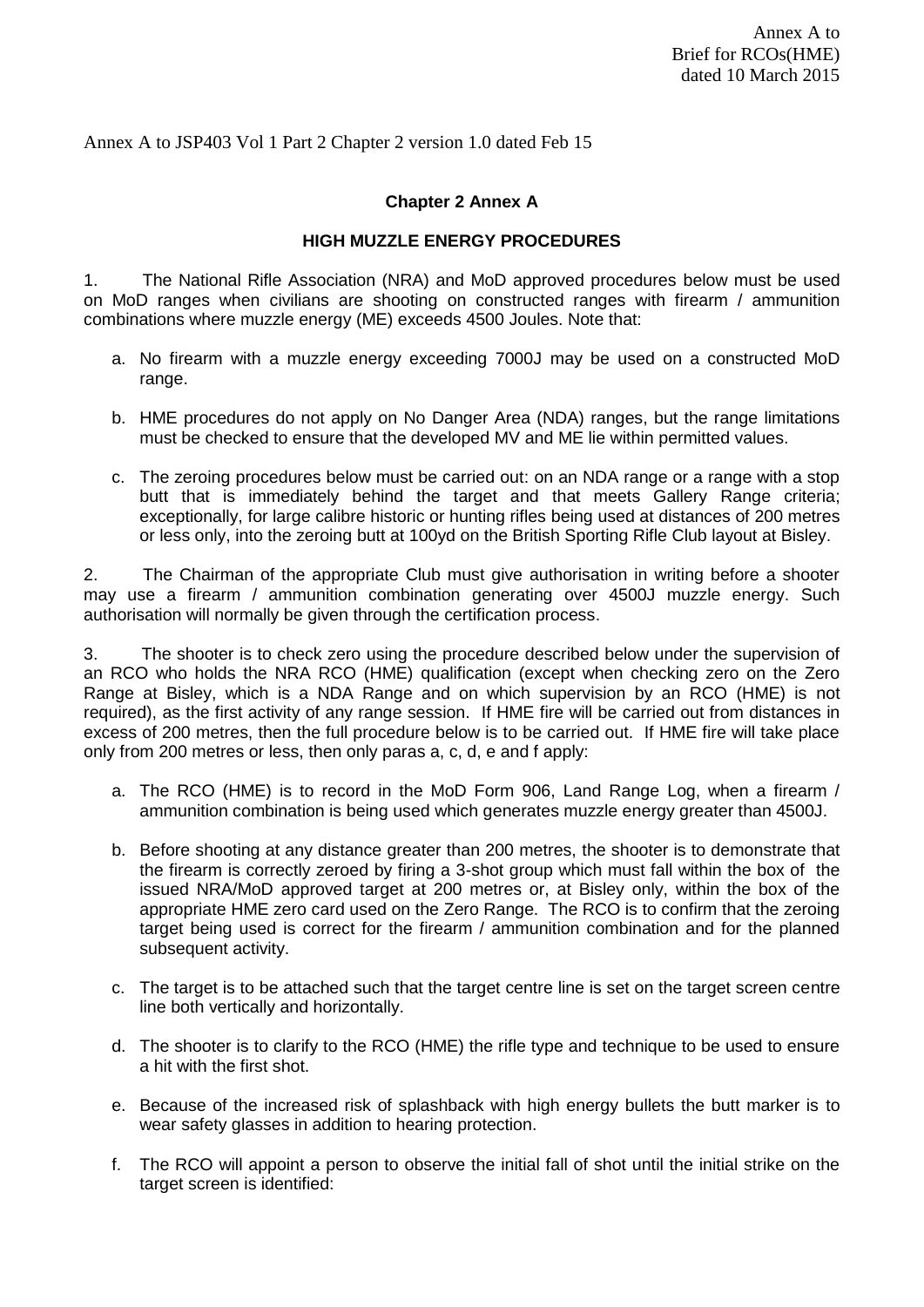- (3) If a strike off the target screen is clearly identified the shooter may adjust and fire again.
- (4) If no strike is identified the shooter is to cease fire until the weapon has been recollimated or bore-sighted to the RCO (HME)'s satisfaction.
- g. Rounds on target may be adjusted but only the 3 final rounds are to be counted for the group, one of which may include the final adjusting round.
- h. All 3 rounds of the final group must be within the box before the shooter may move to a different distance.
- i. The butt marker is to identify clearly and mark those shots which were used as sighting shots and which are not to be included in the qualifying group.
- j. After qualification the target is to be completed and signed by the shooter and the RCO (HME) and retained by the Club for 12 months.

4. Direction is provided on the NRA / MoD approved target for sight adjustment for different distances subject to achieving a successful group.

5. The zeroing procedure is to be carried out on each day the shooter wishes to shoot unless the zeroing is for an official competition or training course where firing is carried out on consecutive days, when the procedure may be considered valid for the duration of the competition or course.

6. Once zeroed using the procedure in paragraph 3 above, the shooter may shoot under the direction of a qualified NRA RCO who need not have the HME qualification. If, in any practice, the first shot from an HME firearm misses the intended target, the firer may only continue if one of the following applies (derived from a reduced version of the exemptions in NRA rules for such an occurrence in competition – as at 31 Mar 14, NRA rule 277):

- a. The shot was seen to strike the stop butt, or was registered by an electronic scoring system.
- b. The firer identifies and rectifies a fault or error (eg left instead of right wind allowance) that would reasonably account for the miss.
- c. There is reasonable evidence (eg an unexplained shot on the next target) that the firer has crossfired.
- d. There is reasonable evidence (eg based on the advice of other firers) that the wind allowance applied was such as to account for the miss.